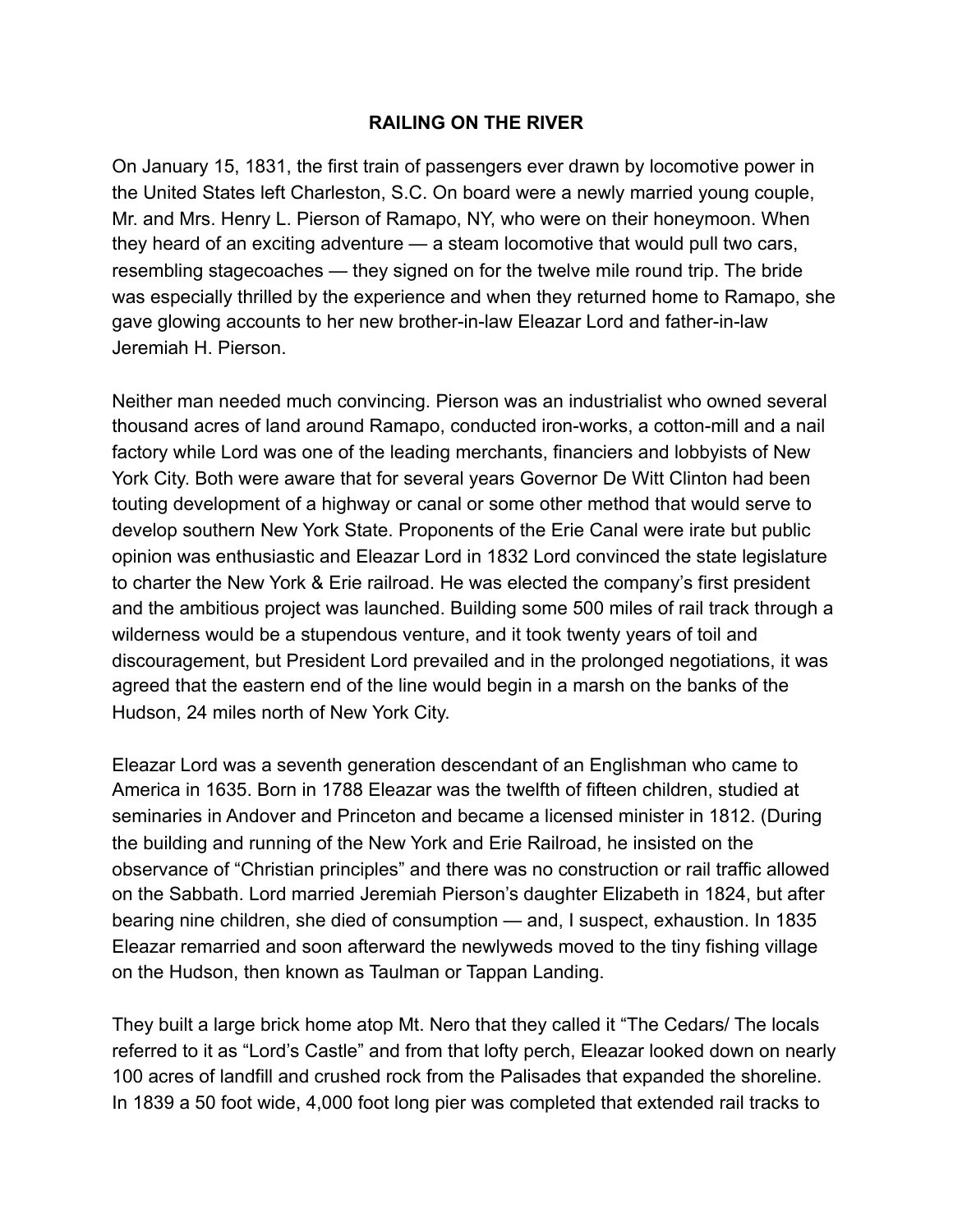deep waters nearly half way across the Hudson River. The population swelled, eventually to about 2000 and Eleazar Lord had the village renamed Piermont in recognition both of the impressive human construction and the town's most prominent natural feature. Crammed into the village's river side space were two round houses that could accommodate 30 locomotives, depots and terminal buildings, a hotel, livery stables, dry goods stores and numerous taverns. Conditions during construction were chaotic with incessant din from clanging anvils, steamboat and locomotive whistles while smoke from engines and furnaces filled the air.

On June 30, 1841 a train pulled by a wood-burning locomotive carried notables nineteen miles in three hours to Ramapo where a gala celebration was held. Three months later (September 23) when completion of the eastern division extended 46 miles to Goshen, the guests included Governor William Seward, numerous politicians and the famous author Washington Irving, who lived directly across the Hudson. There was music, flag waving and gun salutes but six months later the New York & Erie was bankrupt, unpaid contractors were restless and Irish and German workers brawled among themselves in drunken fist fights.

Despite financial difficulties, over the next decade the railroad grew by fits and starts until it reached Dunkirk, it's western terminus on Lake Erie 460 miles distant. It was the country's longest and busiest railroad (there were only four previous railroads in the country, the longest covering only 16.5 miles.) Perishable fruits and vegetables, butter and milk were major parts of the cargo out of Piermont. Most of New York City's milk previously was supplied from sickly cows in the city's swill stables at six cents a quart, but by 1845-46 more than six million quarts of milk a year and 400,000 baskets of berries was being transported downstream from Piermont to the city.

When the New York & Erie railroad's last spike was driven in mid-April 1851, preparations were made for running the first train all the way to Dunkirk. On May 1, 1851 the entire issue of *Harper's New Monthly Magazine* was dedicated to furnishing a traveler on the railroad with "that kind of information which everyone passing over a new route desires to have in his possession." As the publisher explained:

 *In securing this, we not only add to the pleasures of rail-road traveling, but relieve it of the tediousness which so often is the companion of a long ride. The work, it is hoped, will find favor not only with travelers, but with those who take an interest in the progress of internal improvements, of which our road is one of the most*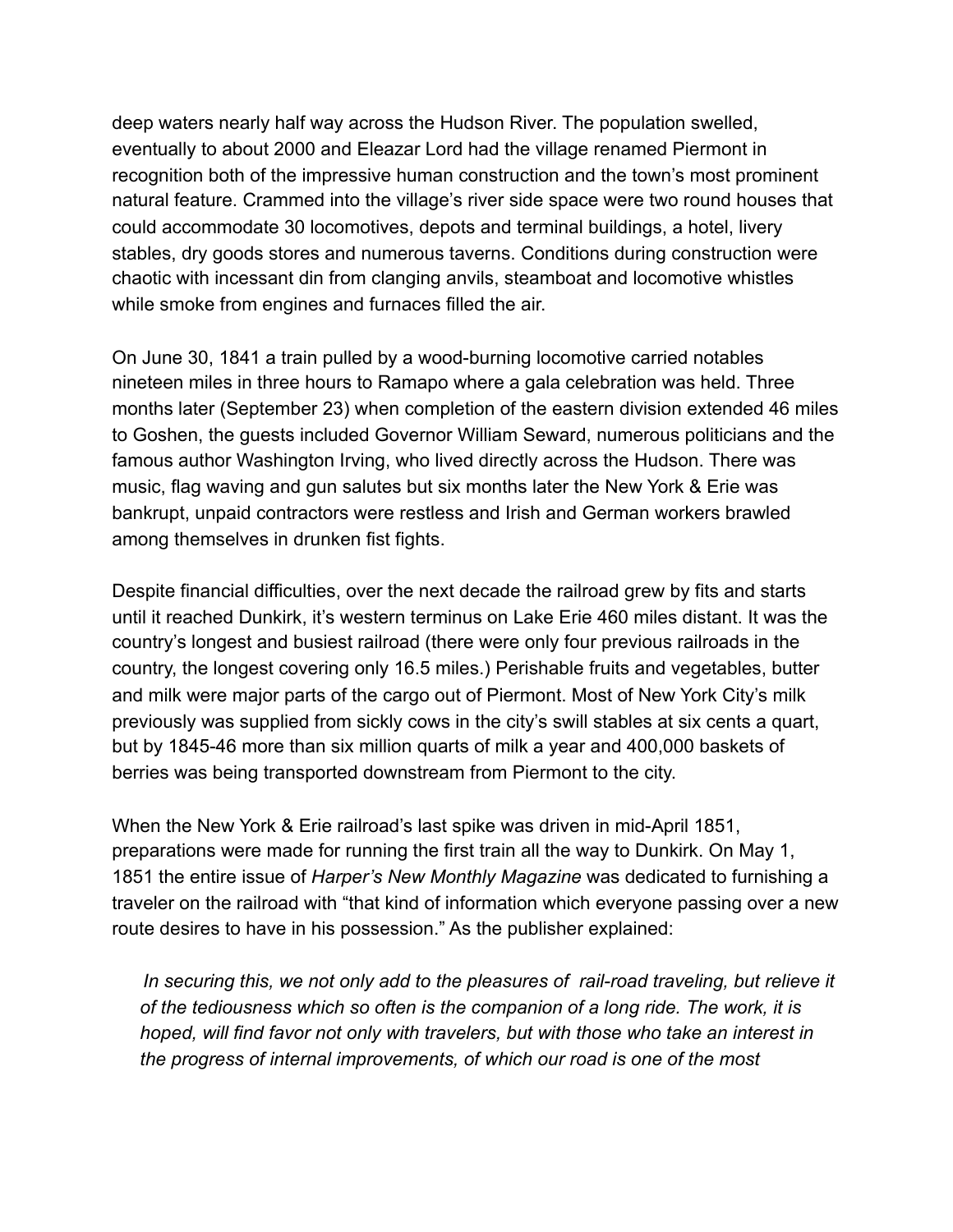*important, being the longest railroad owned by one company and under one management in the world.* 

The following excerpts from *Harper's Railroad Guide* describe what a traveler might observe upon boarding one of the company's three steam ships at its pier at the foot of Duane Street in Lower Manhattan:

 *This wharf is covered with a substantial wooden tenement, 300 feet in length,*  for the protection of the freight interested to the company; and owing to the *constant increase of business growing with the extension of the road, this vast shed always contains piles of the productions brought down from its various sections. Milk-cans, strawberry-baskets, butter-tubs and immense deer lie in heaps, the representatives of their different regions; and, in exchange for these, there are the luxuries destined for the inland towns and sequestered hamlets, which the rail-road now dispenses so rapidly. Three fine steamers for the transmission of passengers to the eastern terminus of the*  road at Piermont are provided, one of which is designed for winter use, when *the river is frozen.* 

 *Besides these, the company runs a milk-boat, employed in bringing down to New York the lacteal supplies from the region to which the Erie Rail-way is now the only outlet. This staple is brought to New York at midnight, and at day-break those myriad cans "pair off," and are seen flanking the young*  Johns that fly through the streets of Gotham in light wagons, calling out, with *their unearthly shrieks, [to] red-elbowed housemaids to receive their daily allowance from those huge urns…..* 

 *We have heard much of the absurdity of the Erie Rail-road terminating so far up the Hudson, and not at Jersey City or Hoboken; but, whatever be the inconvenience, delay, or unpleasantness of the sail to Piermont during winter, commend us to the same voyage on a bright summer morning, when we are refreshed by the cool puffs the river air, amused with the ever-animated scenes on its surface, and then descend with a will and an appetite to comfortable breakfast. A cigar and the morning papers have succeeded that hearty meal, we promenade the deck, and stare for the thousandth time at the basaltic wonder of the Palisades….and just as we begin to weary of the sail, lo! before us the broad basin of the Tappan Zee, on the west side of which runs, far out into the blue tide, the bright yellow line of the Pier that gives the*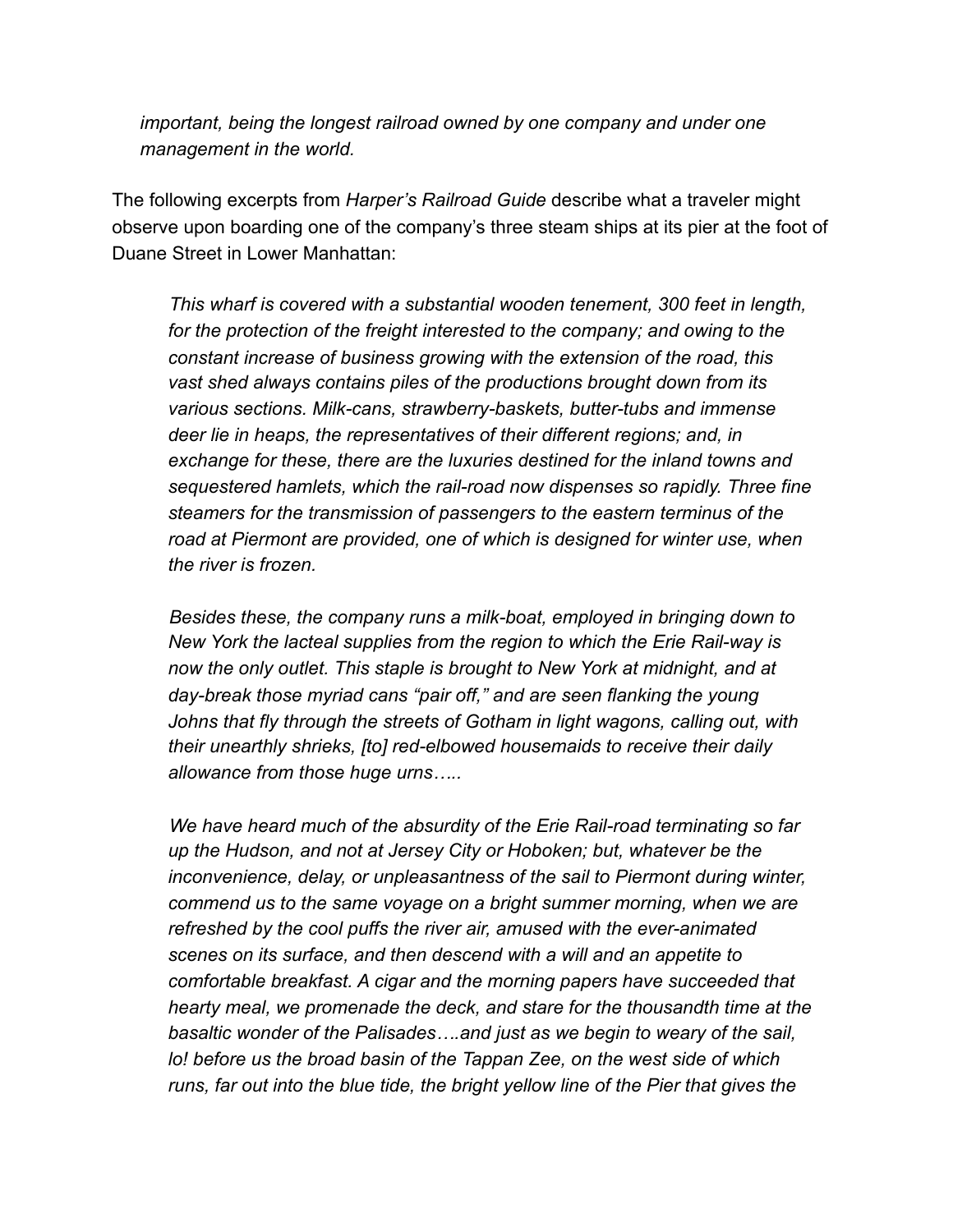*name to the point where we take the rail for the West. The distance to this point from New York is 24 miles.* 

 *The view of Piermont and its pier from the river is very beautiful….With its freight-houses, trains, and crowds of passengers and workmen, the village makes a pretty show, while the steep heights above are dotted with pretty cottages, amid gardens and cedar-groves. To the left the hill-sides slope suddenly into a glen, up which lies the course of the New York and Erie Rail*road. The left side of this valley presents beautiful wooded hill, descending to *the wide, yellow, marshy flats extending far out into the river south of the pier. Nature seems to have selected this point for an ingress through the steep sides of the Hudson to the country beyond, for the long pillared wall of the Palisades here suddenly sinks into a ravine of gentle slope, to swell again abruptly into a mountainous range, that assumes a grander form in the bold Nyack hills to the north of Piermont.* 

 *The pier we have now gained affords a sample of the vast extent and costliness of the New York and Erie Railroad. Extending one mile in length, it presents a general width of 50 feet, expanding at its river extremity, into a fine front 300 feet wide, within there is a spacious basin or dock, affording safe accommodation for the company's boats. A large wooden depot for cars, stores and freight stands at its extremity and under its projecting eaves the trains receive their passengers and goods…..The cost of the pier has been large, for not only is its causeway made ground, but also the wide area at is*  base, which has been filled in for the erection of the offices, workshops, and *stations where we now stop.* 

 *Arrangements having been made by the company by which passengers to and from the West take the shorter route through New Jersey, this vast depot ground with its buildings, will be devoted almost exclusively to the accommodation of the immense freighting business of the road…..* 

 *We will now quit the dingy precincts of Vulcan, and take a look at PIERMONT. The embankment on which the station stands divides the prettily-situated village into two parts. That to the north of us is the main business street, facing the workshops and showing along its entire length neat stores, dwelings, a church, and a large hotel that gives it an air of dignity and importance. Above rise the steep mountains, up which, as we have saiid, are*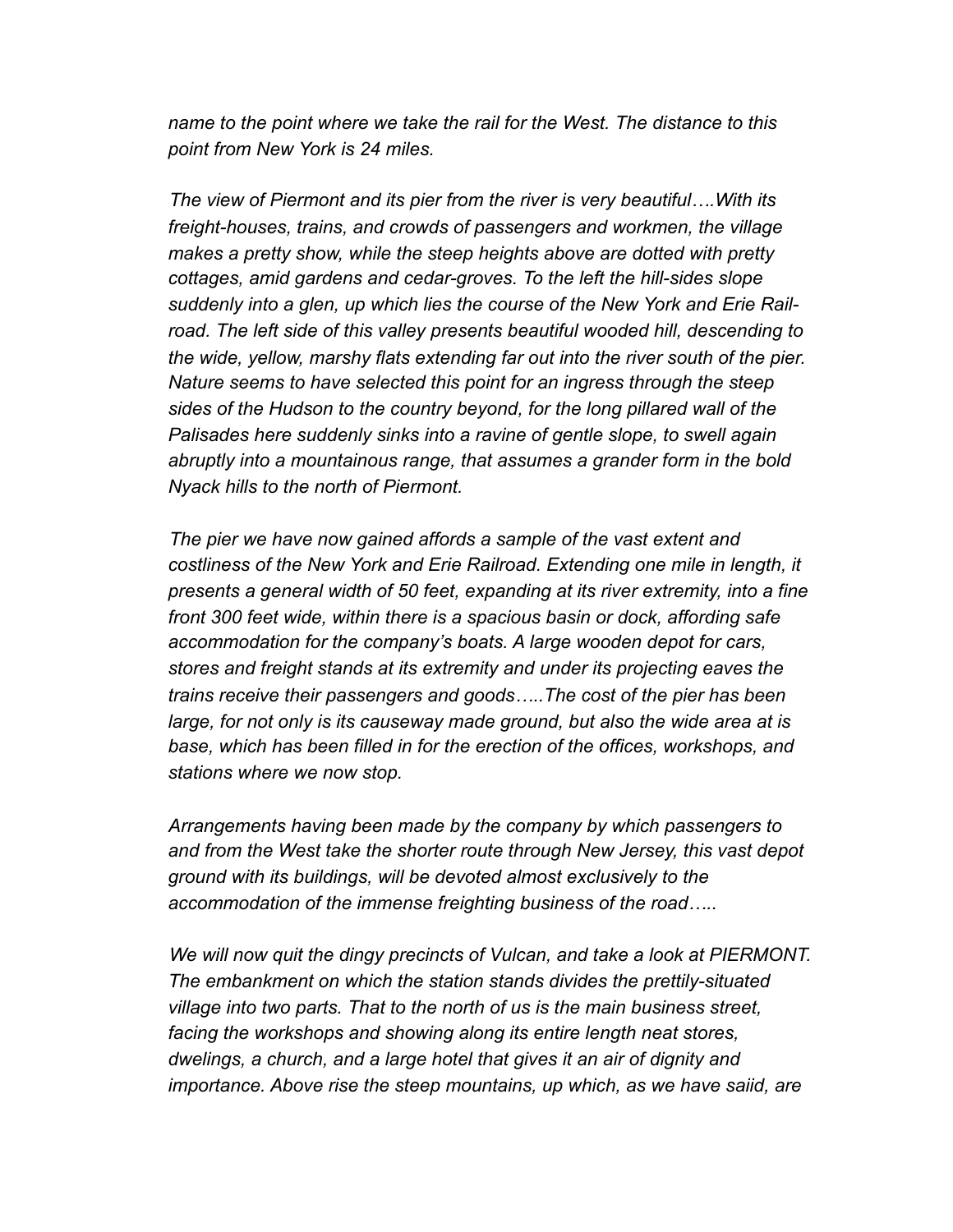*scattered beautiful cottages, with now and then an elegant mansion among trees. Many of these up-town dwellings are occupied during summer by city folks, that find Piermont a pleasant and convenient resort. South of the station, the village is built along the Sparkill, a small creek issuing from the valley we are soon to enter.* 

 *The dwellings further up the stream are very neat and tasty, having small gardens around them. Beyond these, scattered over the yellow, marshy "flats," are numerous Irish shanties, the fast-disappearing types of what Piermont altogether was a few years ago, when it figured in the Gazetteer as a "fishing village, with considerable trade, supporting three sloops!"….Indeed, such squalid hovels, only two years since, offended the eye in the midst of the new and fashionable part of the village. Now look at the wonderful change wrought in this "fishing village" by the beneficent power of steam."* 

 *The visitor will find it well worth his while to ascend the heights above the village and enjoy the prospects they afford….Hark! the shriek of the steam whistle and its white breath brings us to the foreground and we look down upon long, snakes trains of freight cars gliding amid a labyrinth of iron tracks and preceded by a puffing locomotive, that often requires the application of "a switch" to keep it in the proper track…Northward we have a superb view of the Nyack hills, and a fine curve of the river between them and Piermont, making it resemble the Bay of Naples.* 

Two weeks after the *Harper's Railroad Guide* appeared, President Millard Fillmore and four members of his Cabinet, including Secretary of State Daniel Webster attended the railroad's grand inaugural. On May 14, 1851 they were accompanied by some 300 guests and after a tumultuous send-off in New York City, they steamed up river and arrived in Piermont at 7:45 A.M. A huge welcoming crowd had gathered at daybreak and the presidential party boarded two lavishly decorated trains. In order to better enjoy the view, Webster insisted on sitting outdoors for much of the trip. The trains made frequent stops and Fillmore, Webster and other dignitaries made speeches to cheering throngs.

When they reached Dunkirk, President Fillmore declared that the Erie railroad was, "the most costly and greatest work of its kind on this continent." A lavish meal was laid out on a 300 foot long table and the partying and speechifying continued until midnight. A second edition of *Harpers* travel guide enthused, "It crosses mountains deemed impossible; it goes over valleys which timid men said it would cost millions to fill in; it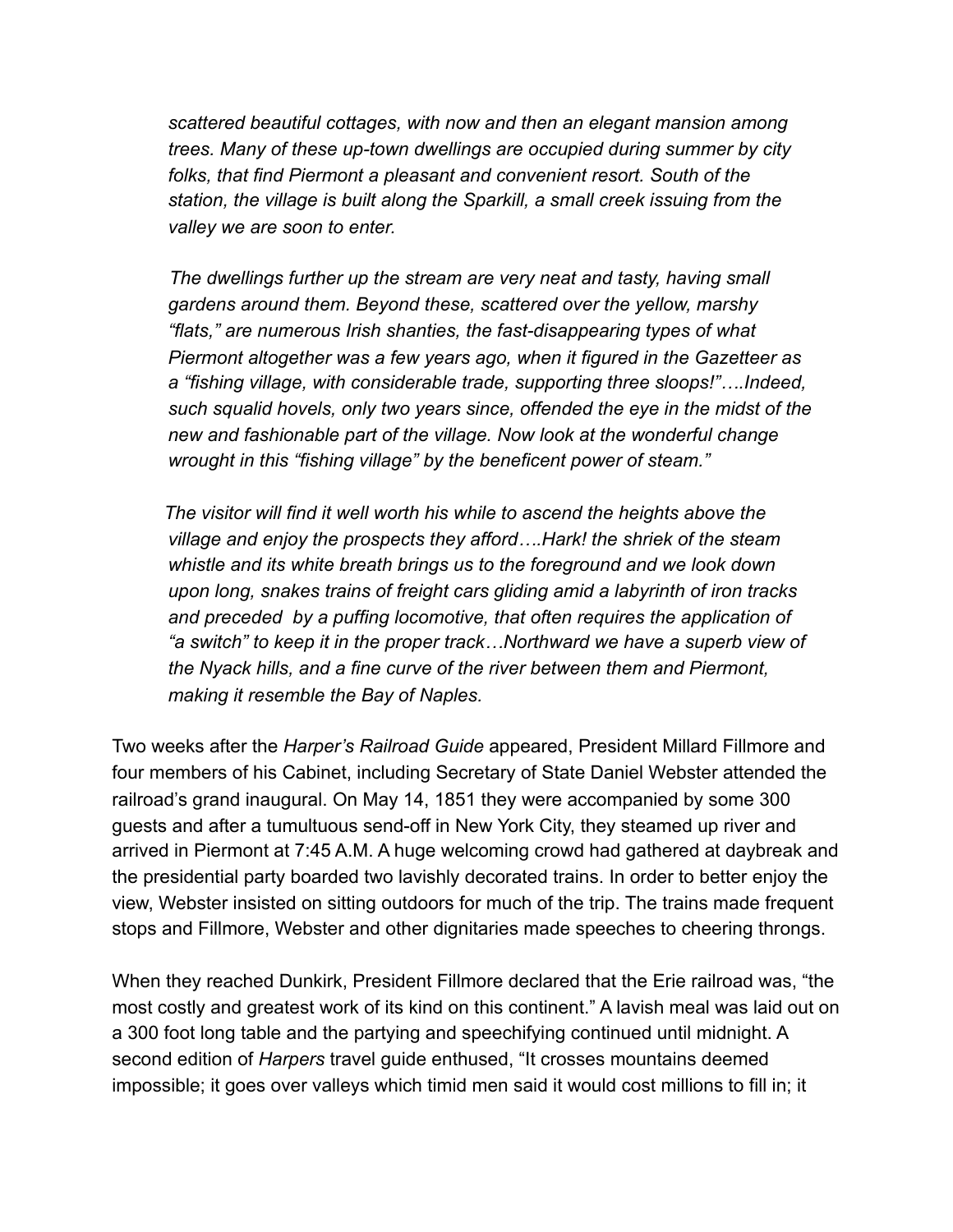leaps valleys where bold engineers paused, shook their heads and turned back." Historian E.H. Mott hailed the railroad as "the most stupendous undertaking in engineering and construction, up to that time, that had ever been attempted in this or any other country." It was "the work of the age."

But in 1852 the Legislature removed restrictions on interstate transportation and the importance of Piermont as the railroad's eastern terminal was immediately affected. By the following November passenger trains started using Jersey City instead of Piermont. Freight trains continued to move through the old terminal until December of 1861 when almost all freight and passenger business was discontinued. The railroad works and roundhouse remained in operation until 1869 when they were shifted to Jersey City. As the nation's population grew and moved west, increased demand drove land prices up, but natural and economic crises during the 1850s imperiled Eleazar Lord's fortunes. Expecting a land boom, he had attempted to get loans to buy land on the heights at \$25 to \$40 per acre but as he lamented in a letter, "Multitudes in the city prostrated…ruin of men in the trade frightful..."

An international economic crisis that began in 1857 exacerbated the railroad's financial troubles and a reduction of workers' wages was put into effect: 250 freight-handlers had their pay reduced from a dollar to 90 cents for an eleven-hour day. When men learned that President Lord would not take a reduction in his annual \$250,000 earnings, they went on strike and everything ground to a halt. In four days 200 carloads of produce backed up and in order to protect the property and disperse the workers the sheriff of Rockland County called out the Piermont Guard with fixed bayonets. When 100 immigrants escorted by 25 policeman arrived by boat from New York City to replace the strikers, they were driven off and some were thrown into the river before the strikers were subdued and relative calm was restored.

There was a brief spasm of euphoria in May, 1870 when the Nyack & Northern railroad opened a spur from Sparkill to Piermont and continued for four miles north to Nyack. This permitted a 28 mile route to Jersey City that would reduce the time from Suffern to New York by an hour (The current RR station was built in 1873.) To celebrate the event every house along the route flew flags, cannons boomed and a champagne luncheon, said "to have done credit to Delmonico," was held at the St. Nicholas Hotel on Nyack's Main Street. The featured speaker was 34 year old "Jim Fisk Jr., known variously as "Big Jim," "Diamond Jim," "The Prince of Erie" or "Jubilee Jim." Along with his Robber Baron partners Jay Gould and Daniel Drew, and with the help of Tammany's "Boss"